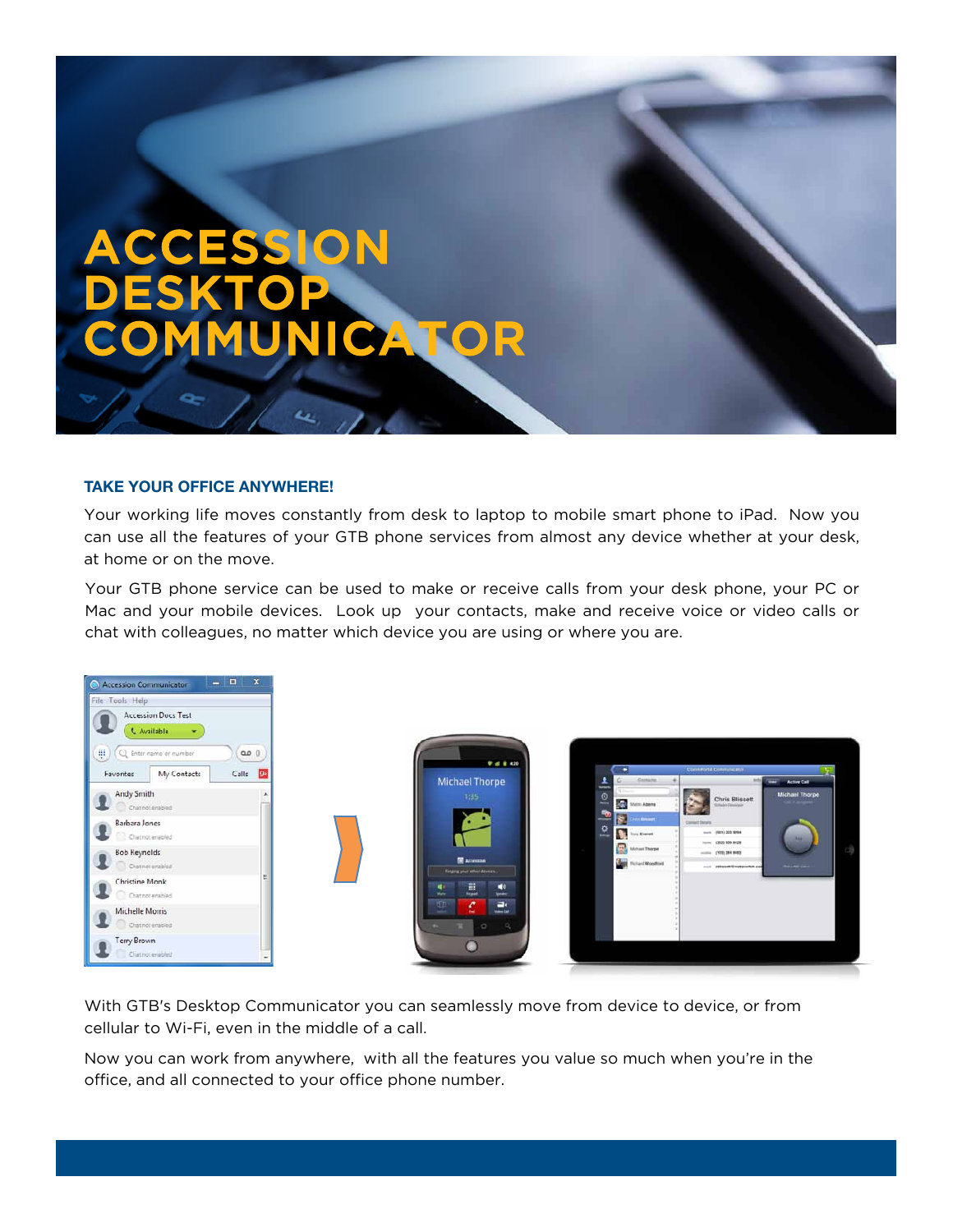

## SAVE TIME, DO MORE

These are just a few of the things you can do with Desktop Communicator on your mobile phone, tablet or desktop PC when it is paired with your GTB desk phone service:

- Call from anywhere. Make and receive calls on your mobile as though you were at your desk. With single number convenience, the person you call will see your GTB desk phone number. Now you can choose who sees your mobile number.
- Receive calls on any device. When someone calls your primary number, the call will appear on one or more of the devices that you've set up. This can include your desk phone, your mobile phone, your PC or Mac and tablet devices. You answer the call on whichever device is most convenient for you.
- Seamlessly transfer calls. Start a call on Wi-Fi, switch it to cellular if you move out of Wi-Fi coverage. Move a call to your fixed line when you arrive at the office. Take a call with you by switching it from your desk phone to your mobile, or even to your tablet. Save your mobile minutes for when you're actually mobile.
- Call Manager. The call manager helps you with all these features. It also makes it easy to mute calls, transfer calls, make three-way calls, place calls on hold, record calls (where local laws permit) and adjust the microphone or headset volume.
- Upgrade your calls to video If the person you're calling has a compatible service, you can choose to uplift the call to a video call.

## CHOOSE HOW PEOPLE REACH YOU

Set up your call forwarding choices and "Do Not Disturb options in the Call Manager. Choose to send all your incoming GTB calls to another number or straight to voice mail. Specify special handling for calls from VIPs. Single number convenience means that your callers need only one number, but you choose where and when to be reached. And the choices you make on one device can apply to all your connected devices. You'll have more control over your working time to maximize your productivity.

# POWERFUL FEATURES, EASY TO USE

One number reaches you anywhere and you can manage your calls and contacts from anywhere too.

- Integrate your contacts. See and access all your contacts – including the corporate directory - in any device. Search, call and edit any of your contacts effortlessly and keep them synchronized. Desktop Communicator presents you with a consolidated list of contacts from several sources.
- VIsual Voicemail. Easily check your voice, video and fax messages. Your voice messages can even be translated into text so you can read them without dialing in to retrieve them. Listen, delete or respond at the touch of a button. And now there's only one message center to check. Save time, respond faster.
- Conference calls. It's simple to set up and man-age audio conferences from your desktop.
- **Chat.** You can use Mobile Communicator to send instant messages to other people in your corporate directory who are using the same ser-vice, no matter what device they are using.
- Softphone for your PC. Add a headset to your desktop or laptop then make and receive audio and video calls from your PC just like you would on your desk phone -the person you're calling sees your usual desk phone number, as though you were calling from your desk.